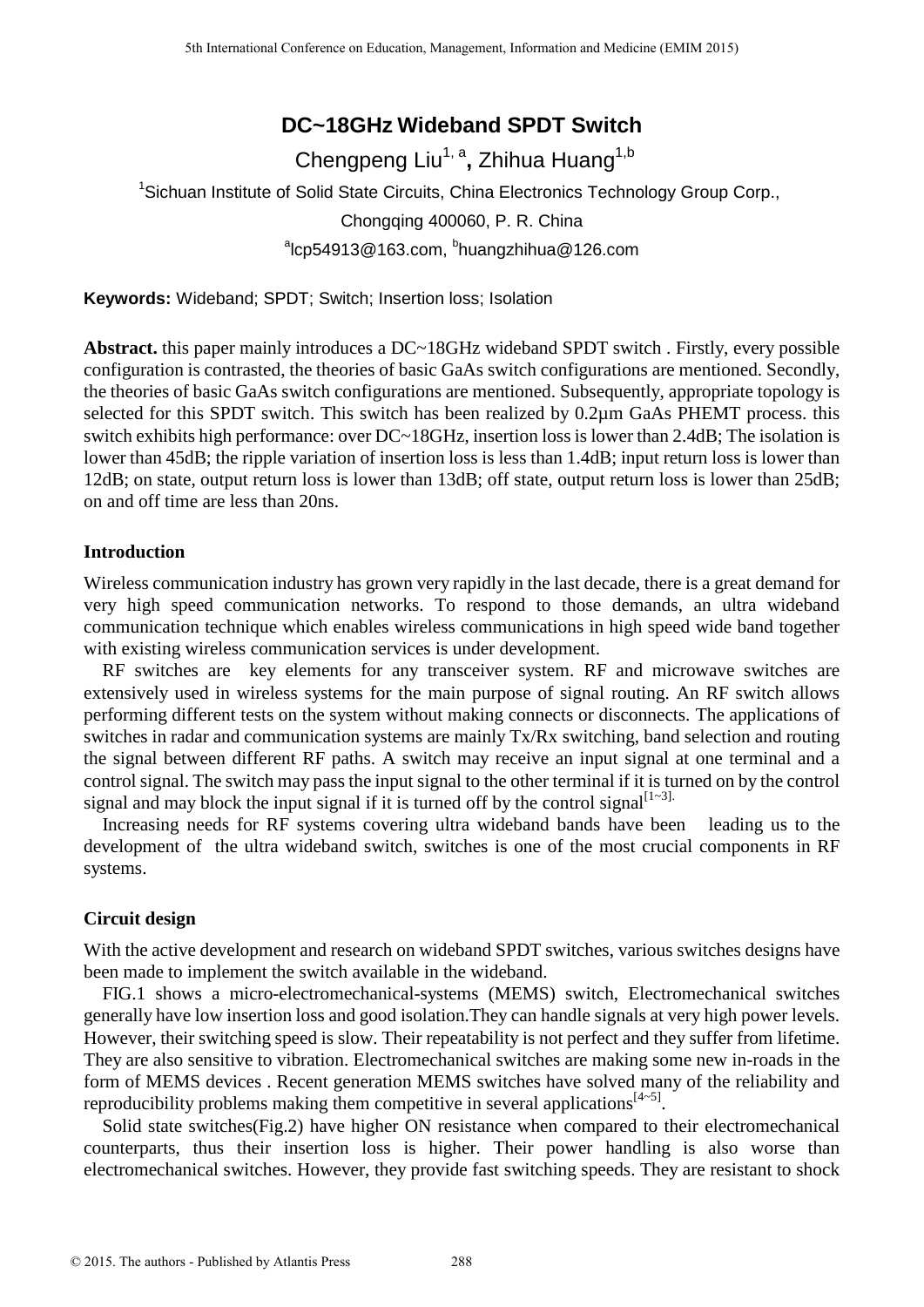and vibration. They are also much more reliable. They exhibit longer lifetime. They can also be realized in small size.

PIN diodes were the first widely used solid state switching technology. Providing PIN diodes switch(Fig.3) lower insertion loss and better power handling capability than most IC FETs they are still in wide use today. An important figure of merit for switches, RonCoff product, is usually in the range of 100-200fs for PIN diode switches, which is another fact that makes PIN diodes preferable. However; depending on the thickness of the intrinsic region, PIN diode switches have a limit on operation at low frequencies. Another limitation of PIN diode switches is their power consumption. Since PIN diodes are current controlled devices, they consume more power than voltage controlled FET switches,DC power consumption is need<sup>[6~7]</sup>.





Figure. 3 PIN Diode Switch Figure. 4 CMOS Switch



Figure. 1 MEMS Switch Figure. 2 Solid State Switch



FET switches have started being widely used since the 80s. FET transistors operate as voltage controlled variable resistors. This property makes them useful for applications requiring low power consumption like mobile applications. Their ON resistance is a little larger so their insertion loss is generally higher than their PIN diode counterparts. Referring to FIG.4, a CMOS switch is shown<sup>[8~9]</sup>. With the development of PHEMT MMIC devices, lower ON resistance than that of MESFET MMICs is obtained; however, they suffer from gate lag which causes the switching time increase to several microseconds while MESFETs can provide switching speeds down to tens of picoseconds. CMOS SOI (silicon-on-insulator) and CMOS SOS (silicon-on-sapphire) do not suffer from gate lag but they still suffer from low switching speeds since they are designed to optimize the tradeoff between low frequency operation and switching speed. With the recent developments, SOS and SOI FET switches have been competing with GaAs switches as their cut-off frequency, breakdown voltages and insulating substrate quality improved. Their linearity also has been improved allowing them to operate at higher power levels. However, the high power territory is still dominated by the PIN diode switches<sup>[8~9]</sup>.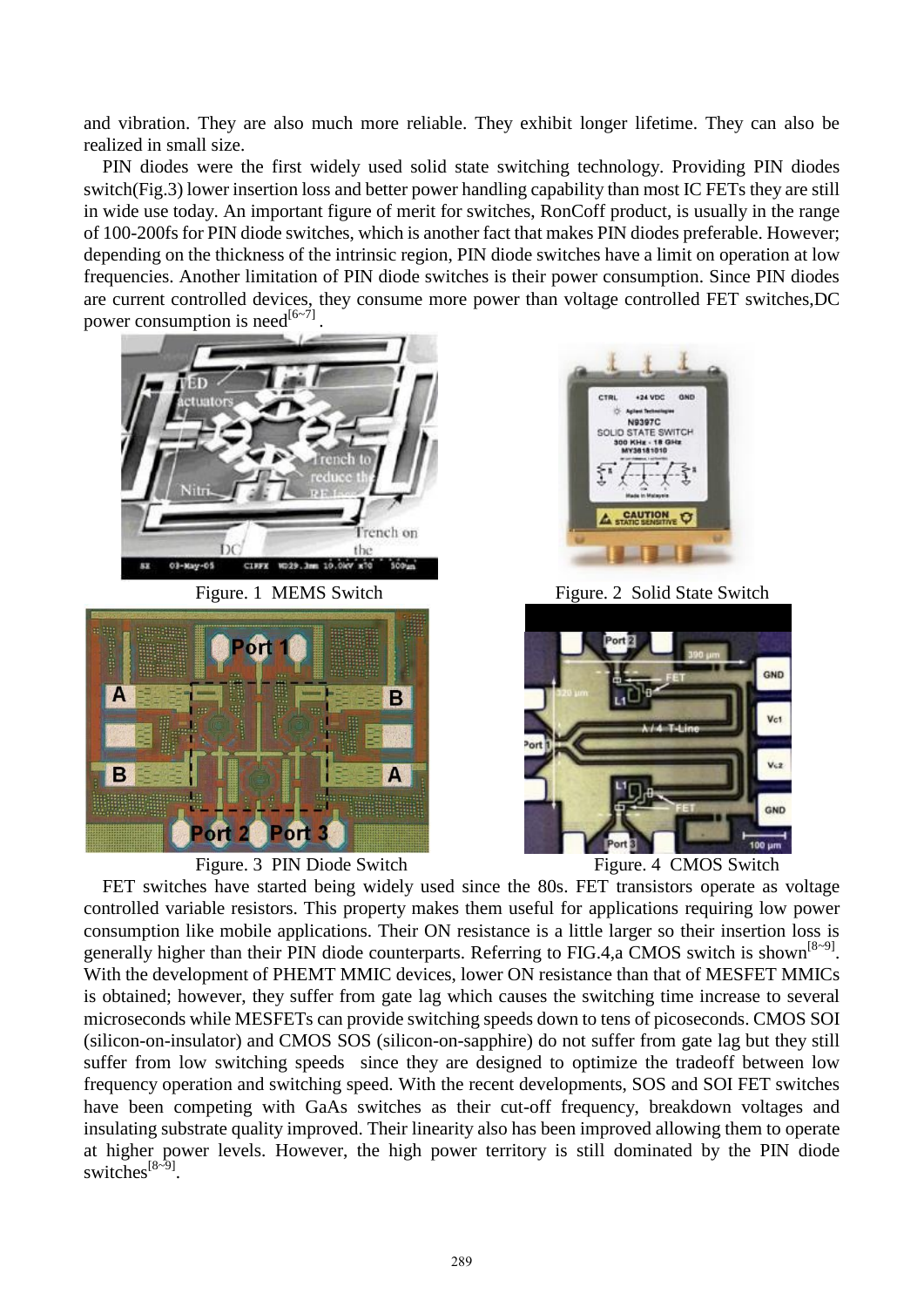With the use of GaN, the power levels obtained from a single MMIC have been improved in high power amplifier applications. Some GaN suppliers started to release their high power switch products. Although many GaN suppliers have good processing background, processing of GaN is not as mature as GaAs. With the increasing demand for high power switches with less current consumption, GaN seems to be the future technology for especially military and satellite applications.

To summarize the state of RF and microwave switches, the GaAs MMIC is the most widely used technology in medium and low power levels. The wideband SPDT switch has been realized by  $0.2 \mu m$ GaAs pHEMT process. the excellent performance capabilities of GaAs pHEMT switches configuration as a wideband stage have been clearly demonstrated, GaAs pHEMT switches have low insertion loss with no DC power consumption $[10-11]$ .

when PHEMT is ON-state, a small resistance  $R_{ON}$  ideally zeroed, appears between source and drain ports; when PHEMT is OFF-state, the simplified equivalent model shows a high resistance  $R_{\text{OFF}}$  and a Parallel capacitor  $C_{OFF}$  between source and drain ports.



Figure. 5 Wideband SPST Switch

Referring to FIG.5, a wideband SPST switch is shown. pHEMT in series have high insertion loss, high isolation at low frequency, low isolation at high frequency. pHEMT in parallel have low insertion loss with commonly isolation.

#### **Simulation results**

The wideband SPDT switch with package have been presented based on the ADS2008. over DC~18GHz, insertion loss is lower than 2.3dB(Fig.6); The isolation is lower than 45dB(Fig.7); the ripple variation of insertion loss is less than 1.4dB; input return loss is lower than 12dB(Fig.8); on state, output return loss is lower than 13dB(Fig.9); off state, output return loss is lower than 25dB(Fig.10); on and off time are less than 20ns.



290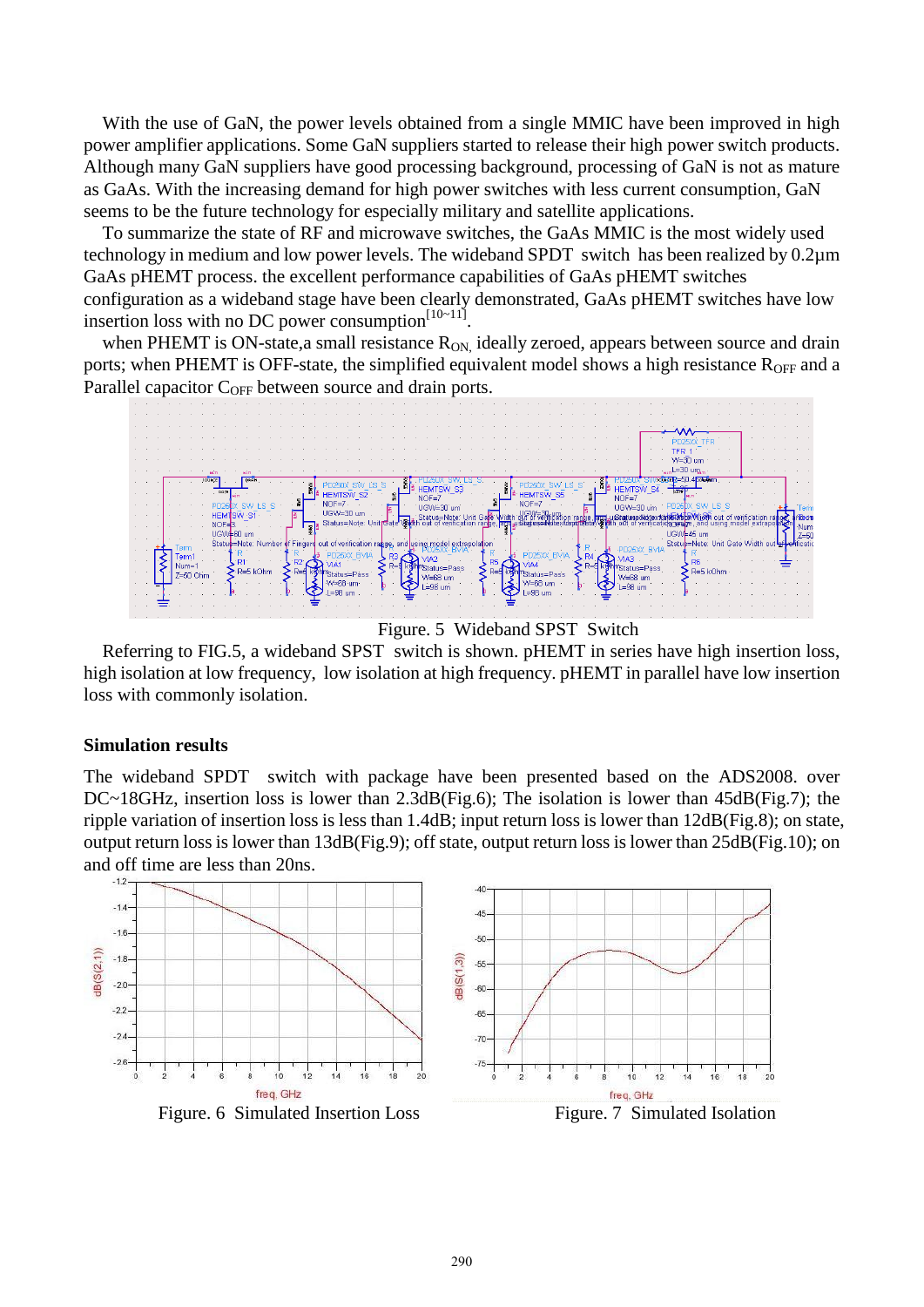

Figure. 10 Simulated Output Return Loss(off)

# **Conclusion**

References the theory and design of a wideband SPDT switch are presented. To ensure high yield, Performance redundancy optimization strategy is used in design. the results of the developed MMIC chips in the DC~18GHz show that: insertion loss is lower than 2.3dB; The isolation is lower than 45dB; the ripple variation of insertion loss is less than 1.4dB; input return loss is lower than 12dB; on state, output return loss is lower than 13dB; off state, output return loss is lower than 25dB; on and off time are less than20ns. This proposed MMIC has shown excellent performance covering DC~18GHz for wideband SPDT switch.

# **References**

- [1] Cheng Peng Liu; Jian Gang Shi; Zheng Rong He; Wei Zou: DC~10.6GHz Ultra Wideband SPDT Switch [C]. Proceedings of IFMSIT, 2013:798-799, p520-525.
- [2] Chengpeng Liu; Luncai Liu; Guoqiang Wang; Zhengrong He; Wei Zou: A novel ultra wideband low noise amplifier [C]. Proceedings of ICFCIT, 2013
- [3] Cheng Peng Liu; Jian Gang Shi; Guo Qiang Wang; Zheng Rong He: A Novel Temperature Compensated Amplifier[C]. Proceedings of MSIT, 2013: 756-759, p781-784.
- [4] Ketterl, T. ; Weller, T.: SPDT RF MEMS switch using a single bias voltage and based on dual series and shunt capacitive MEMS switches [C]. Proceedings of Microwave Conference, IEEE, 2005:3
- [5] Lai, C.H.; Wong, W.S.H.: Temperature dependent actuation voltage for longer MEMS switch lifetime [C]. Proceedings of 2010 2nd Asia Symposium on Quality Electronic Design, IEEE, 2010:p43-48.